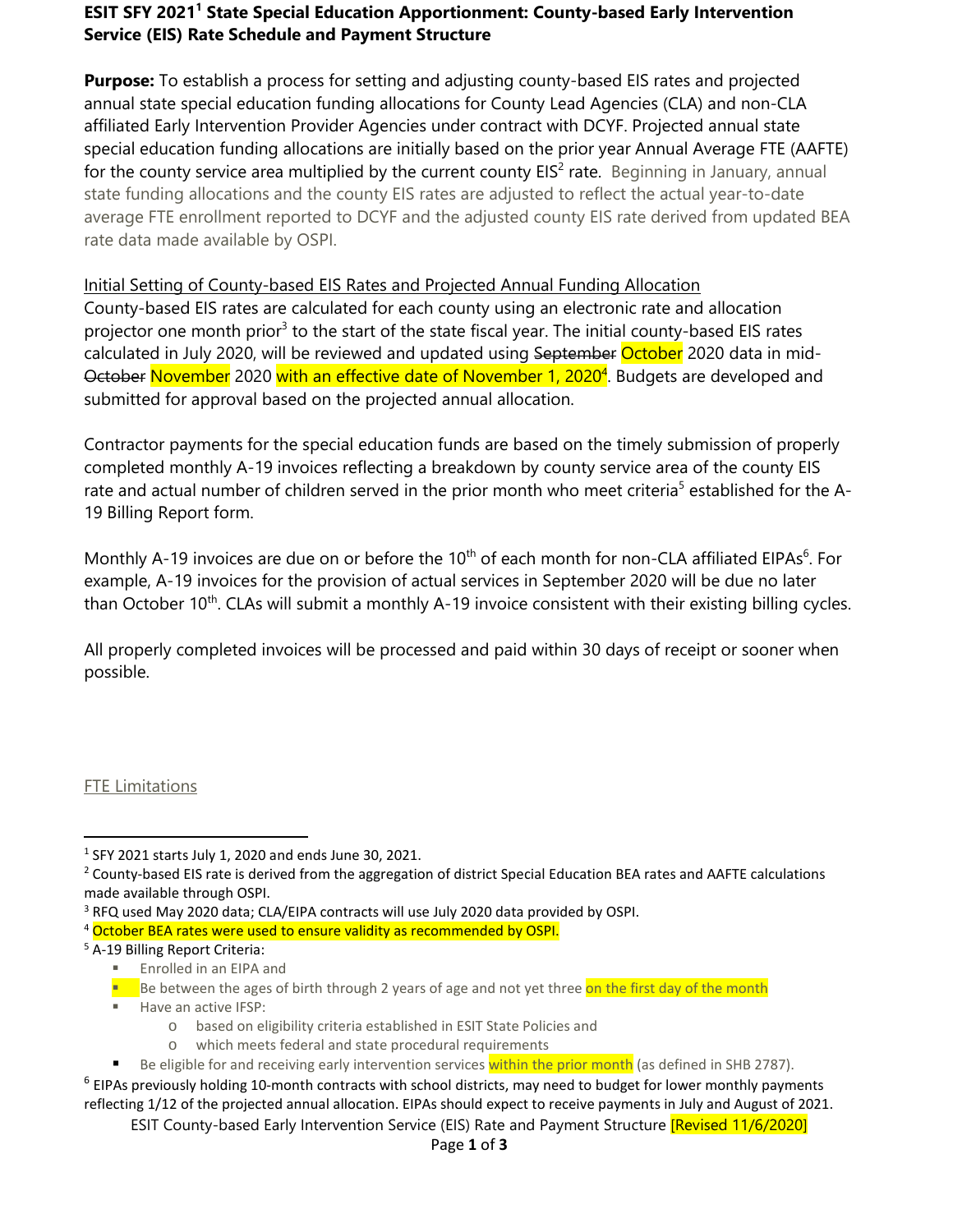Full-Time Equivalent (FTE) means the measurement of a child's enrollment (1.0 = 100% of IFSP Services).

- No child, including a child served by more than one EIPA can be claimed as more than 1.0 FTE on the Early Intervention A-19 Monthly Billing Report Form for each monthly billing cycle.
- For children served by more than one EIPA, exercise particular care in claiming for billing children served in more than one EIPA to ensure the combined billing does not exceed the limitation above.
- **If a child is reported by two EIPAs, the County Lead Agency or non-CLA affiliated Early** Intervention Provider Agency must document and keep on file a service agreement describing how the FTE will be split for billing and claimed on the *Early Intervention Monthly A-19 Billing Report Form*.

## Family Mobility and Transfers Between Contractors

 If a child relocates and responsibility for services transfer between two contractors during a monthly billing cycle, the child will be automatically represented on the A-19 Billing Report generated by the TDMS, for the contractor that holds the most current IFSP in the TDMS on the last day of the month.

# Mid-Year Rate Adjustment, Expenditure Report, and Disbursement<sup>7</sup> Reconciliation

Following the submission of the January 2021 *Early Intervention Monthly Enrollment Report Form* due January 11<sup>th</sup> 2021, the county EIS rates will be adjusted to reflect the year-to-date actual AAFTE enrollment for September 2020 through January 2021, and updated BEA rate data made available by OSPI. Revisions to the county EIS rates are forward-facing and will be reflected in the next monthly A-19 invoicing cycle.

Contractors will submit mid-year expenditure reports using the forms provided in the contract packet on or before January 18, 2021.

Projected annual allocations will be updated based on the adjusted county EIS rates and year-to-date AAFTE data. If the variance between the initial budget projection and mid-year adjustment is greater than a 10% increase, contractors will submit budget amendments to reflect the increase.

In addition, mid-year disbursement reconciliation (trueing-up) will be conducted by calculating the difference between the total special education funds received by DCYF to date and the total amount disbursed to contractors. Contractors will be notified of any adjustments that may be needed on or before February 1/2021. Adjustments will be reflected in the following monthly A-19 invoicing cycle.

## Third Quarter Rate Adjustment and Disbursement Reconciliation

Following the submission of the March 2021 *Early Intervention Monthly Enrollment Report Form* due March 10, 2021, the county EIS rates will be adjusted to reflect the year-to-date actual AAFTE enrollment and updated BEA rate data made available by OSPI.

A second disbursement reconciliation will be conducted by calculating the difference between the total special education funds received by DCYF to date and the total amount disbursed to contractors. Contractors will be notified of any adjustments that may be needed on or before April 1, 2021. Adjustments will be reflected in the following monthly A-19 invoicing cycle.

ESIT County-based Early Intervention Service (EIS) Rate and Payment Structure [Revised 11/6/2020] Page **2** of **3**

 $7$  Comparison of DCYF revenue received to date and total funds disbursed to contractors.